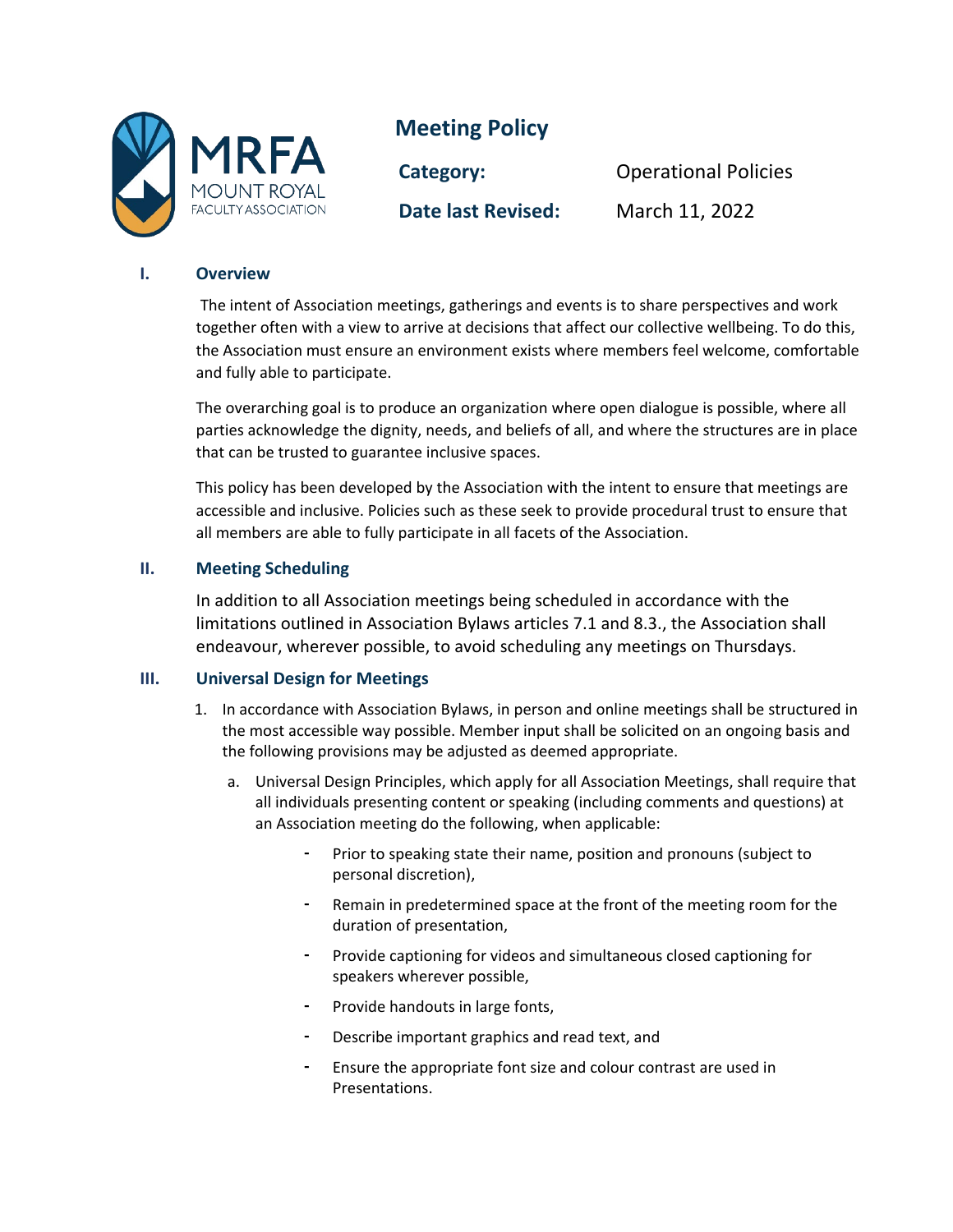- b. Universal Design Principles applicable to all meetings include, but are not limited to the following:
	- Members must be able to attend in person, by computer or by phone and not be disadvantaged based on the mode of connection (refer to article 23.4 for items specific to online meetings),
	- Speakers will always use a microphone, and
	- Rooms shall be booked, wherever possible, that are physically accessible and in close proximity to gender inclusive bathrooms.
- c. Materials and content to be presented at meetings shall be submitted to the MRFA Administrative Assistant at least three days prior to the Meeting for review to ensure compliance with Universal Design Principles. Association staff shall be responsible for ensuring that appropriate peripherals are available for the meeting to ensure compliance with the above noted Universal Design Principles.
- 2. Universal Design Meeting Notice

In addition to requirements for meeting notices as stipulated in the MRFA Bylaws, all meeting notices shall include details on all access provisions that will be in place for each meeting. Where applicable, this shall include but is not limited to the use of microphones, captioning, physical access considerations, and the identification of emergency exits and nearby gender inclusive bathrooms.

3. Universal Design - Training

All Association Officers, Committee Chairs and Staff shall undergo annual training in Universal Design Principles for Association Meetings.

## **IV. Online Meetings**

#### **a. Authority**

The Executive Board may deem circumstances necessary to permit any and all Association business be conducted via electronic meetings and means. The Executive Board will determine the online platform and a meeting link will be shared with members subject to the provisions below.

#### **b. Meeting Access**

- **i.** It is the responsibility of each member to test their technology and ensure that they have sufficient resources to join, and participate in, the meeting.
- **ii.** In advance of the meeting members will be provided a cell phone number of an MRFA staff member to text during the meeting should technical issues arise. These text messages will be responded to as time and circumstances permit during the online meeting.
- **iii.** Members who do not wish to sign into an online meeting may join via a telephone number provided. Members who phone in will be provided a cell phone of an MRFA staff person if they need a point of contact to text messages to (i.e. want to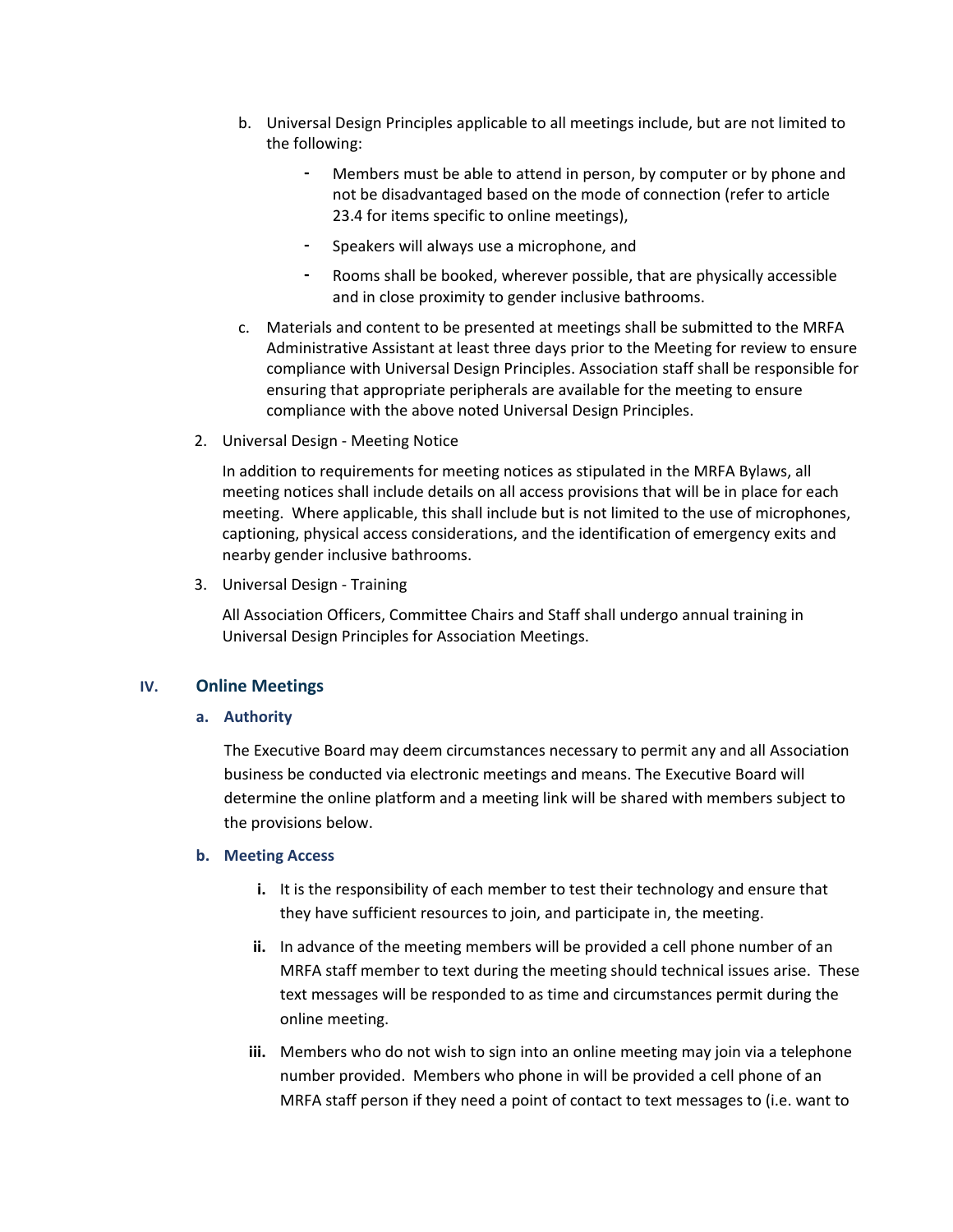join the speakers' list, are encountering issues) during the meeting. These text messages will be responded to as time and circumstances permit during the online meeting.

#### **c. Meeting Security and Privacy**

- i. To participate in an online meeting, a member's identity must be verified to maintain security and privacy to the best extent possible. Meeting security and logistics will be operationalized by the MRFA office team and all members are expected to adhere to communicated requirements.
- ii. To maintain security and privacy recording of meetings is not permitted and members are not permitted to share meeting links with any other person.

#### **d. Meeting Procedures and Observers**

- i. If there is a chat panel, during the meeting the chat panel should only be used by a member to move or second a motion or to be put on the speakers' list, as per the processes noted in Robert's Rules of Order.
- ii. If there is a motion in an online meeting, all regular members in attendance shall be entitled to vote, including all meeting panellists. To facilitate this, all hosting permissions shall be disabled prior to commencement of in meeting polling.
- iii. Incoming members of the Executive Board, upon election at the Annual General Meeting, will be invited to attend MRFA Executive Board meetings for the remainder of the academic year. Meeting attendance is voluntary and confidentiality forms must be fully executed in advance.

## **V. Closed Sessions**

The confidentiality conferred in the closed session portion of meetings to the subject matter at hand shall be used to protect individuals and, where appropriate, the Association. To ensure openness and transparency, the Association is committed to reasonably using closed session meetings.

A motion to move to closed session may be presented to handle sensitive issues that cannot be publicly discussed or recorded: the intent is to ensure confidentiality of subject matter discussed. Due to the nature of the work of the Association, every meeting of the Executive Board will include a closed session. Matters to be handled in closed sessions may include, but not be limited to:

- Positions taken in Collective Bargaining,
- ⋅ Member Representation and Grievance Handling,
- Staff Management and related personnel decisions,
- ⋅ Appointments and Nomination processes,
- The handling of conflict-of-interest situations,
- Time sensitive matters which cannot yet be made public, and
- Other matters of private nature relating to an individual.